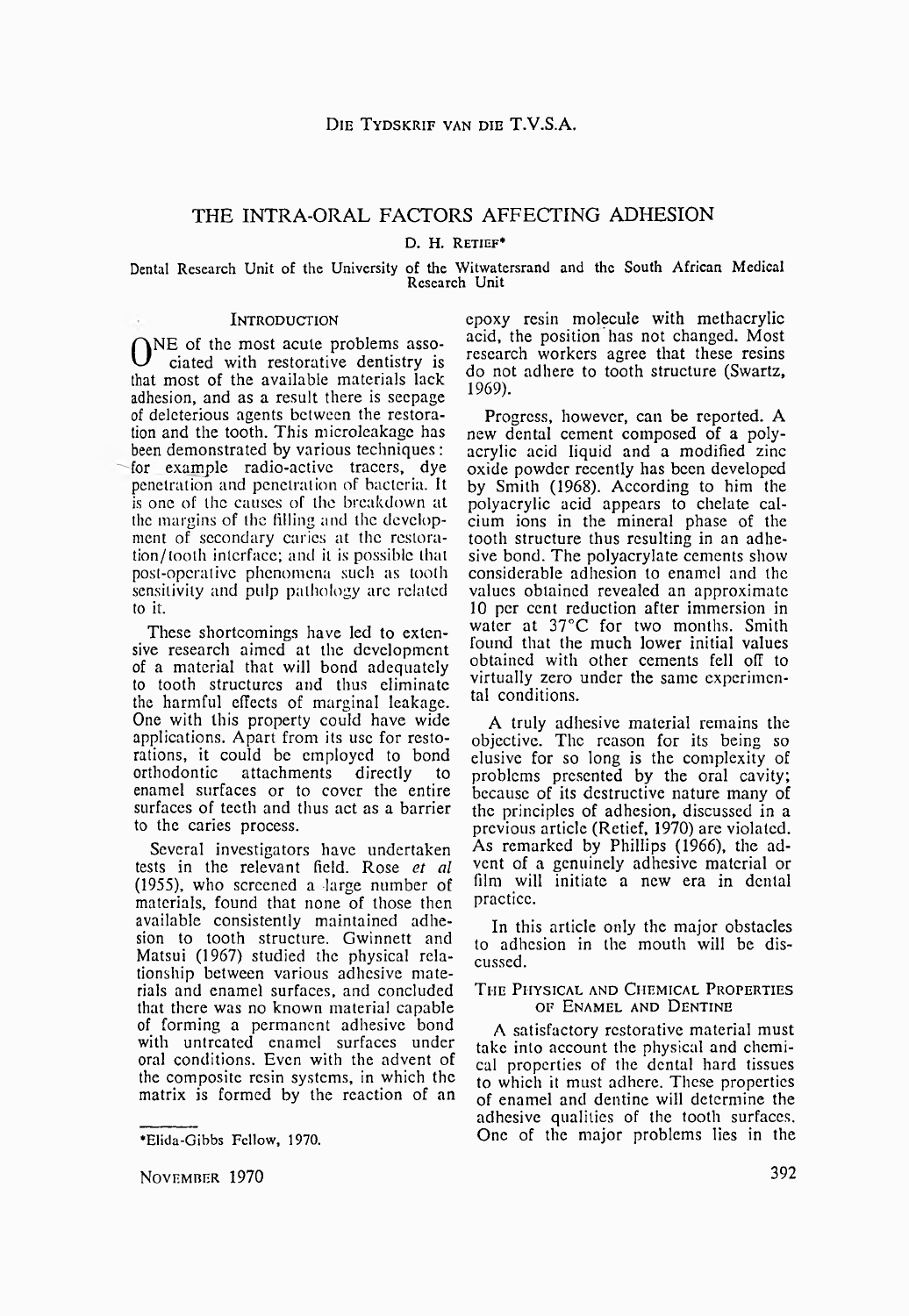difference in tooth structure, not only from one tooth to the other but even in adjacent areas of the same tooth. Both the inorganic and organic contents of enamel and dentine may play a part in the adhesive process.

Although enamel is essentially inorganic, the relatively small organic component may be important in securing adhesion. The inorganic component consists of hydroxyapatite. According to Posner (1961) the formula  $Ca_{10}(PO_4)_6(OH)_2$ represents the fundamental chemical repeat unit in the three-dimensional symmetry pattern of the crystal. The hydroxyapatite crystallites are the primary structural units of enamel, and the enamel prisms or rods are the largest structural units. Study of mature enamel has led to a keyhole cross-section being considered the usual structure of enamel prisms (Meckel *et al,* 1965). While these authors found no evidence of intcrprismatic substance, they described a sudden change in the orientation of the crystallites in the boundaries between prisms which serve to define the cross-sectional shape of the individual prisms. They believe the sudden change in crystal direction at the junction of adjacent prisms to be responsible for an optical effect which produces the appearance of the prism sheath as seen with the optical microscope. This has been confirmed by Orams (1968). As described by Jenkins (1966), the hydroxyapatite crystal consists of a central core of hydroxyapatite,

 $Ca_{10}(PO_4)_{6}(OH)_2$ , with some of the ions replaced by F and  $CO<sub>a</sub>$ , a more superficial layer of absorbed ions and the superficial hydration layer around it.

The organic portion of enamel, which comprises approximately 1.0 per cent of the tissue, is mainly protein and lipids. Fcarnhead (1963), who showed that the organic matrix has a low crystallinity, discarded the concept that it consists of a highly ordered system of orientated fibres; and Eastoe (1966) expressed the opinion that it is probably cither a continuous gel or a viscous sol.

Glantz (1969) studied the wettability of enamel and dentine. He determined the

contact angles of six liquids on their ground but otherwise untreated surfaces, and on a synthetic hydroxyapatite surface. He found that the means of the critical surface tensions,  $\gamma c$ , of enamel and dentine were 46.1 dynes/cm and 44.8 dynes/ cm respectively, whereas the synthetic hydroxyapatite surface had a high energy surface ( $> 72.6$  dynes/cm); these results suggest that the enamel and dentine surfaces arc covered with a low energy organic film. He demonstrated that the low energy surfaces of both enamel and dentine arc probably formed from the organic phases of these tissues. He investigated the wettability of E.D.T.A. decalcified and non-dccalcificd dentine and obtained practically the same contact angles on these two surfaces. His studies also showed that the hydrophilic hydroxyapatite docs not participate in the forming of the low energy surface of dentine. He explained the mechanism of the formation of the low energy surfaces of enamel and dentine by presuming that at least some part of the organic phase is mobile and exists in the form of a gel. If the high energy hydroxyapatite crystals are exposed during treatment of the surfaces, the gel part of the low energy organic phase will cover the high energy phase as a result of the energetic difference. Further, Zisman (1965) found that a high energy surface such as a *clean* tooth surface is a powerful absorber of contaminants, hence it will be extremely difficult to keep a tooth surface so prepared free from contamination.

Dentine is composed of about 80 per cent inorganic material which is embedded in or surrounded by a protein matrix. Collagen constitutes approximately 90 per cent of the organic portion and exists mainly in the form of tropocoliagcnous macromolcculcs. The remaining 10 per cent of the organic fraction consists of citrates, lactates, residual proteins and lipids. The collagen of the matrix may play an important part in adhesion and it is interesting to postulate on its role in this regard.

There arc 18 amino acids in collagen, some abundant, others sparse (Mellon, 1961); and two of them, hydroxyproline and hydroxylysinc, arc exclusive to it.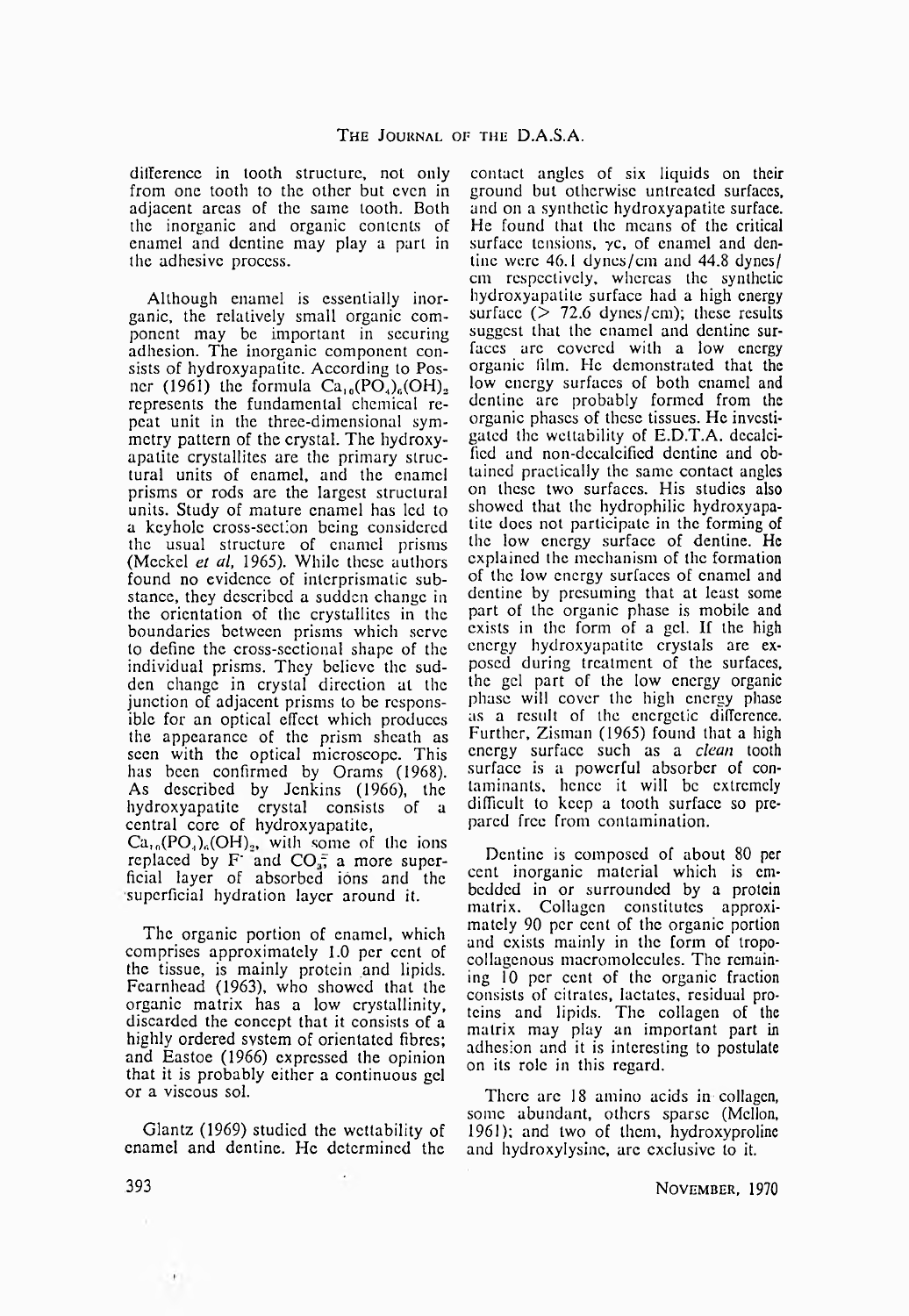

#### HyJroxyprolinc.

The one that most frequently occurs is glycine; it accounts for one third of the units in the collagen molecule. The following is how these acids can be grouped:



In the nonpolar amino acids both the polar groups are utilized in the formation of the polypeptide chain; they do not contribute reactive groups to the collagen unless they occupy a terminal position. In the polar amino acids the predominant groups available for possible reactions with adhesives arc the hydroxyl, carboxyl and amino. The hydroxyl group can react with acetyl chloride, the carboxyl with alcohols, the amino with aldehydes, and all three with epoxy compounds, to mention but a few of the possible reactions. According to Glenn (1961) stereo restriction due to the helical arrangement of the polypeptide chains in the collagen macromoleculc must be considered. These helices arc tightly bound together by hydrogen bonding and van dcr Waal's forces. It is believed, however, that the nature of the helix is such that all these polar chains arc situated on its outside, which should make the polar groups accessible for reactions.

The calcified portion of the dentine which consists of hydroxyapatite crystals, is divided into the intertubular and peritubular matrices (Takuma, 1960). The dentine matrix is traversed by a large number of protoplasmic processes from the odontoblasts and it is believed that the living protoplasmic contents occupy approximately 10 per cent of the dentine cross-section. Any adhesive material placed on freshly cut dentine lies in direct contact with the protoplasmic contents within the dentinal tubules. Adhesion to the wet protoplasmic contents of the

tubules probably docs not occur but a truly adhesive material will interact with the surface of the calcified matrix while mechanical interlocking may be achieved by the penetration of the adhesive into the tubular portion (Massler, 1961).

In addition to the physical and chemical properties of enamel and dentine, the study of intra-oral adhesives must take into account the organic film that covers all erupted teeth. Nasmyth's membrane, also known as the primary cuticle, and which is commonly thought to be lost soon after eruption of the tooth. Meckel (1965). who classified four types of organic film acquired after eruption, believes it most likely that they arc of salivary origin. His investigations revealed that there is no distinguishable borderline between the deepest layer of this film, the subsurface cuticle and the organic framework of the enamel.

It is difficult to describe the mechanism of adhesion to the heterogeneous surfaces of enamel and dentine. Posner (1961) stated that hydrogen bonding can contribute to the adhesion between enamel apatite surfaces and filling materials. Schwartz and Galligan (1965) showed, by means of infra-red measurements, that liquids which wet hydroxyapatite might also form hydrogen bonds with the mineral. Glantz (1969) proved that, in addition to van der Waal's dispersion forces, polar forces and hydrogen bonds play a part in the bonding to enamel and dentine surfaces. His experimental results enabled him to calculate the minimal values of these forces. Tt is generally accepted, however, that although the polar Kecsom forces and hydrogen bonding will enhance adhesion and covalent bonding between the adhesive and the tooth surface will markedly increase it, provided the adhesive wets the tooth surface completely the physical van der Waal's dispersion forces (London forces) will be strong enough to provide adequate adhesion.

While few filling materials or modified commercial adhesives exhibit lasting adhesion to untreated tooth surfaces, several workers have reported that a significant improvement can be effected by conditioning the enamel and dentine surfaces. Buonocorc (1955) explored a number of

November 1970 394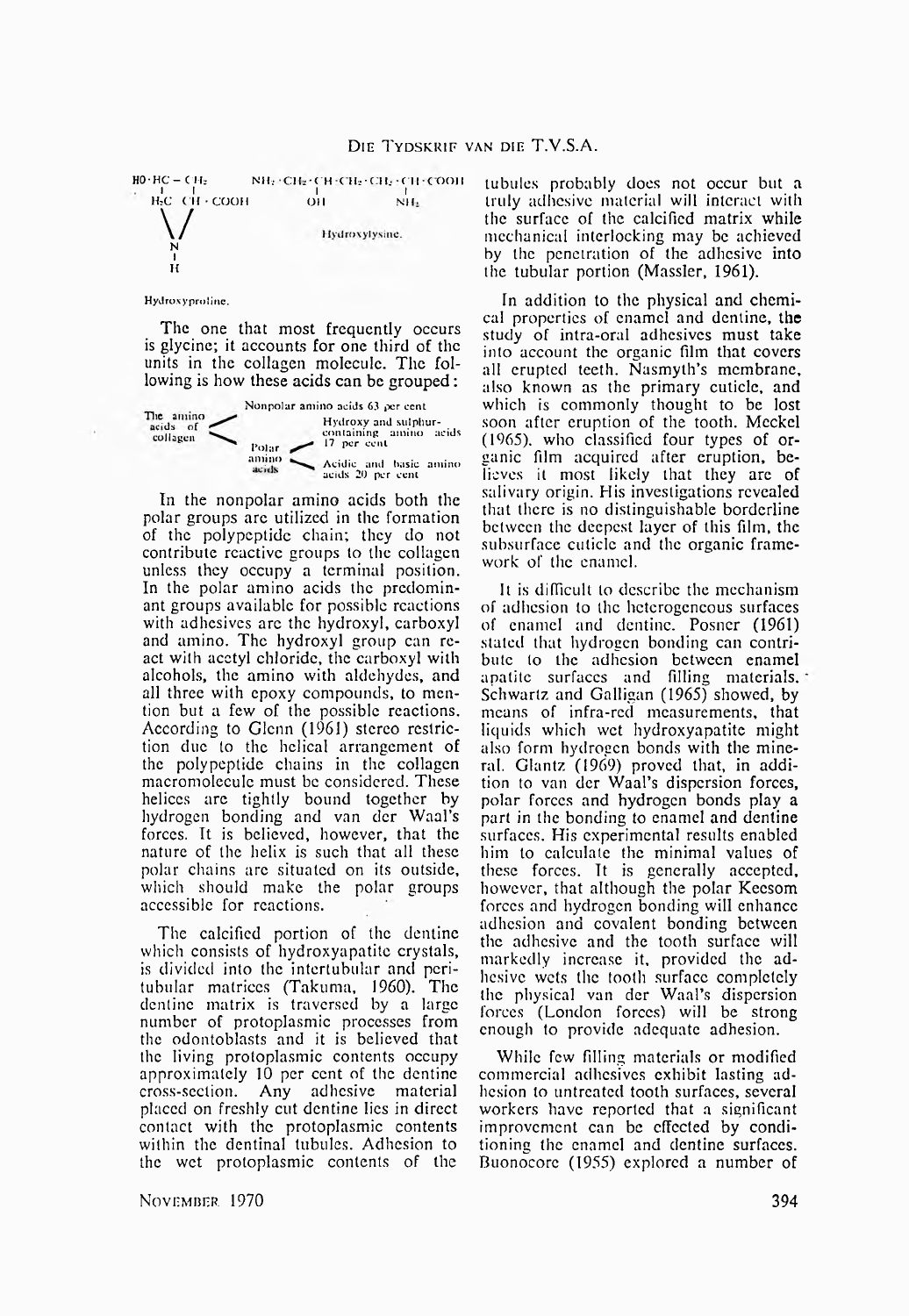avenues in an attempt to obtain bonding between acrylic fillings and tooth structure. He found that adhesion can be considerably increased by treating the enamel surface with 85 per cent phosphoric acid for 30 seconds. He deduced that a simple dccalcification to remove the superficial tooth structure is all that is necessary to produce a surface more receptive to adhesion. It is not unlikely, however, that the acid enlarged the surface area appreciably and that the increased adhesion was therefore a purely physical phenomenon. Buonocore *ct al* (1968) studied the penetration of resin filling materials and two experimental adhesives into enamel surfaces to learn whether mechanical factors due to resin penetration arc involved in the bonding of these materials to acid-conditioned enamel surfaces. They found that enhanced bonding to such surfaces appeared to be associated with the presence of "prism-like" tags presumably formed by the penetration of the resin into enamel spaces created by the acid treatment. These authors used a milder conditioning agent: a 50 per cent phosphoric acid solution containing 7.0 per cent dissolved zinc oxide by weight.

Newman *et al* (1968) and Newman (1969) showed that the hydrophobic tooth structure can be made hydrophilic by treating the surface with 85 per cent phosphoric acid; and they reported that the contact angles of water and epoxy resins were greatly reduced on conditioned enamel surfaces compared with those recorded on untreated surfaces. The relationship between contact angle, wetting and adhesion was described in a previous article (Rctief, 1970),.

# The Aqueous Environment

As bonding is best obtained and maintained under dry conditions, water in the oral cavity presents a problem, An adhesive must be capable of .bonding to tooth surfaces which cannot tolerate adequate drying, and continuous contact with water must not affect this property adversely.

Rose *et al* (1961) found that very few materials constantly maintained adhesion after immersion in water for five minutes; and that after immersion for 16 hours, none of them exhibited any adhesion

whatsoever. They stressed that the behaviour of adhesives when tested on dry teeth has no bearing on their adhesion when tested in the presence of water. Cornell's experiments (1961) disclosed that although a number of materials gave excellent adhesion initially, they all failed to continue to do so when tested under physiological conditions over a long period.

As the hydroxyapatite surface has a strong affinity for water, hence to remove it completely the hydroxyapatite must be heated to a high temperature. Investigations by Beebe (1961) revealed that the "bare" surface of bone mineral can be obtained only after heating to 450°C *in vacuo;* and that the adsorption energy of one monolayer of water on the hydroxyapatite surface is from 18-21 kilo colorics/molc. These figures, when applied to a tooth surface, mean that a patient's tooth cannot be thoroughly dried at room temperature even if a vacuum pump is applied to his mouth. The presence of at least a monolayer of water on the hydroxyapatite surface must be accepted.

Even if it were possible to dry a tooth surface completely the dryness could not be maintained because of the fluid flow from the pulp to the enamel surface. Gunnar Bergman (1963), who developed a technique to demonstrate this flow, found that the enamel fluid appears spontaneously and that no increased intropulpal pressure is required. Linden (1968) used physical principles to explain the process and proved that the rate of flow decreases in older permanent teeth.

As water is ever present on the tooth surface, and as it actually functions as a liquid adhesive, a dental adhesive has to compete with it; and Zettlemoyer (1961) found that compounds containing nitro groups can do so. The ideal filling material, however, must be successfully competitive with water over long periods because of the exchange processes that take place in the tooth. The problem therefore is to obtain and maintain adhesion. The presence of water in the oral environment can be the precurser of chemical activity at the adhesive/adherend interface which will eventually dislodge the bond. In addition many adhesive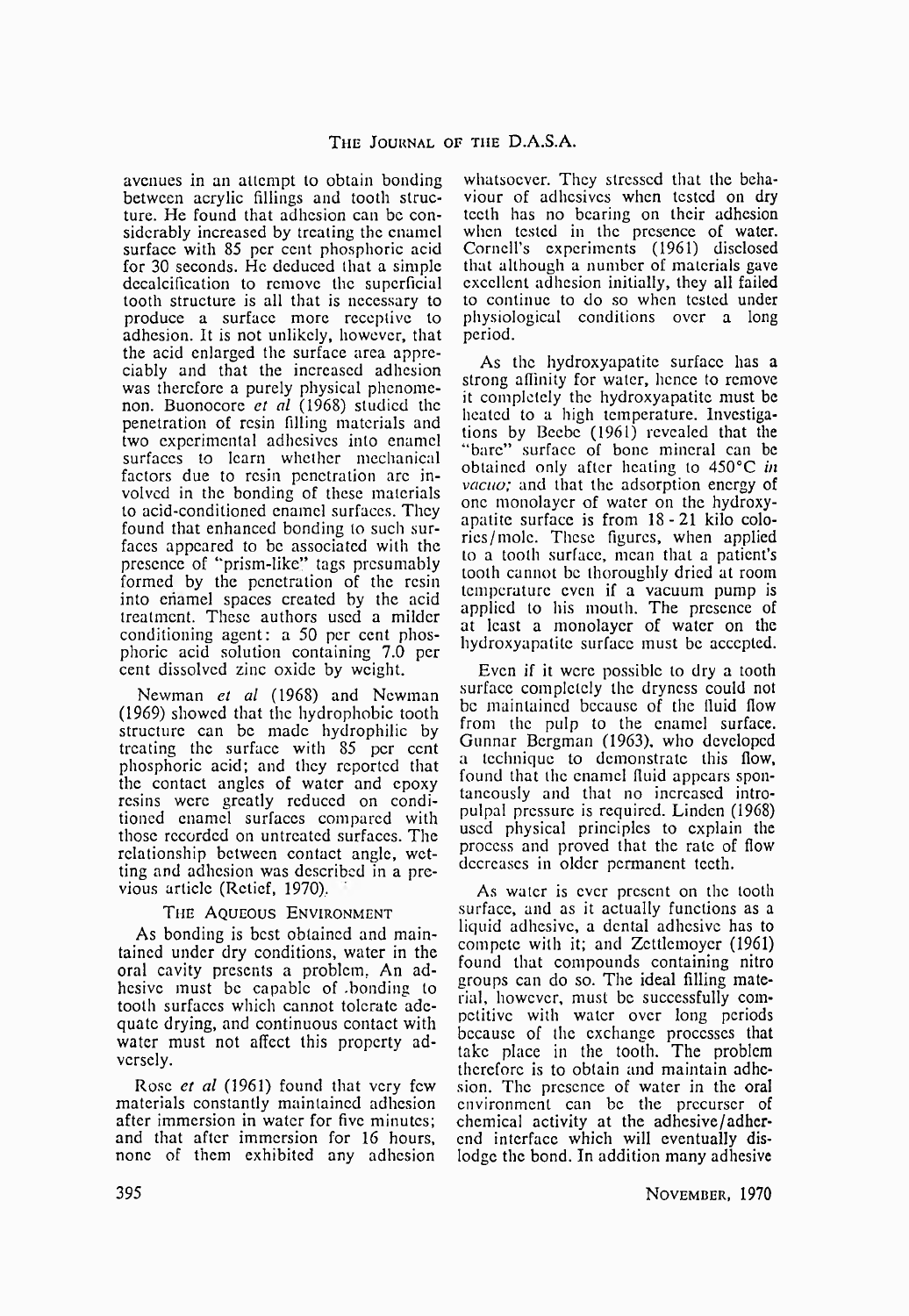materials will absorb water leading to swelling and dimensional changes in their bulk. This will lead to stress concentrations at the interface which will have an adverse effect on the bond strength.

Zisman (1965) investigated the displacement of water from a tooth surface by surface-chemical methods. He managed to remove all of it, except the strongly adsorbed monolayer, by means of butanol. He showed that a drop of this liquid of only 0.01 cm3 will displace a layer of water 2.0 mm thick from a surface 5.0 cm<sup>2</sup>. Hydrogen bonds are formed between the hydroxyl groups of the butanol molecules and the adjacent water molecules respectively. This inter-molecular bonding leads to a cloud of water molecules accompanying each butanol molecule as it advances over the moist tooth surface. Unfortunately the butanol will evaporate and the water film will return.

De Bruyne (1938) enunciated the following rule for adhesives: "Provided we use pure or simple substances as adhesives then there is a good deal of evidence that strong joints can never be made by polar-adherends with nonpolar adhesives or to nonpolar adherends with polar adhesives". A nonpolar adhesive liquid usually will have a lower surface tension  $(\gamma_L v^{\circ})$  than the critical surface tension of wetting  $(\gamma c)$  of the polar adherend, and good wetting and spreading should result. Nonpolar adhesives, however, are very hydrophobic materials and polar

adherends are hydrophilic and can absorb water. A polar surface such as a *clean* tooth surface always has at least a monolayer of water, which leads to poor wetting by the nonpolar adhesive. A liquid polar adhesive has a higher surface tension ( $y_Ly^{\circ}$ ) than the critical surface tension of wetting  $(yc)$  of a nonpolar adherend, hence poor wetting will be en-<br>countered. As many polar liquid countered. As many polar liquid adhesives can, however, absorb water or displace adsorbed water from an adherend surface, their adequate wetting and spreading may ensue.

## SURFACE ROUGHNESS

Although surfaces may appear smooth they arc rough at an atomic level, and the real area of contact is merely a fraction of the apparent one. It is agreed that adhesion is improved when the adherend surfaces arc smooth. A rough surface is desirable if the restorative material depends on mechanical locking for its retention : for example amalgam or zincphosphate cement. The extent to which the shape of the depressions on the adherend surface affects the adhesion was described in a previous article (Retief 1970). A rough surface may result in air being trapped in the depth of the depressions, reducing the contact between the adhesive and the adherend and thus lessening the effective area over which the molecular forces of attraction can operate (Fig. I). Adhesives usually are applied in the viscous state and voids are readily



Fig. 1. Adhesion to a rough tooth surface.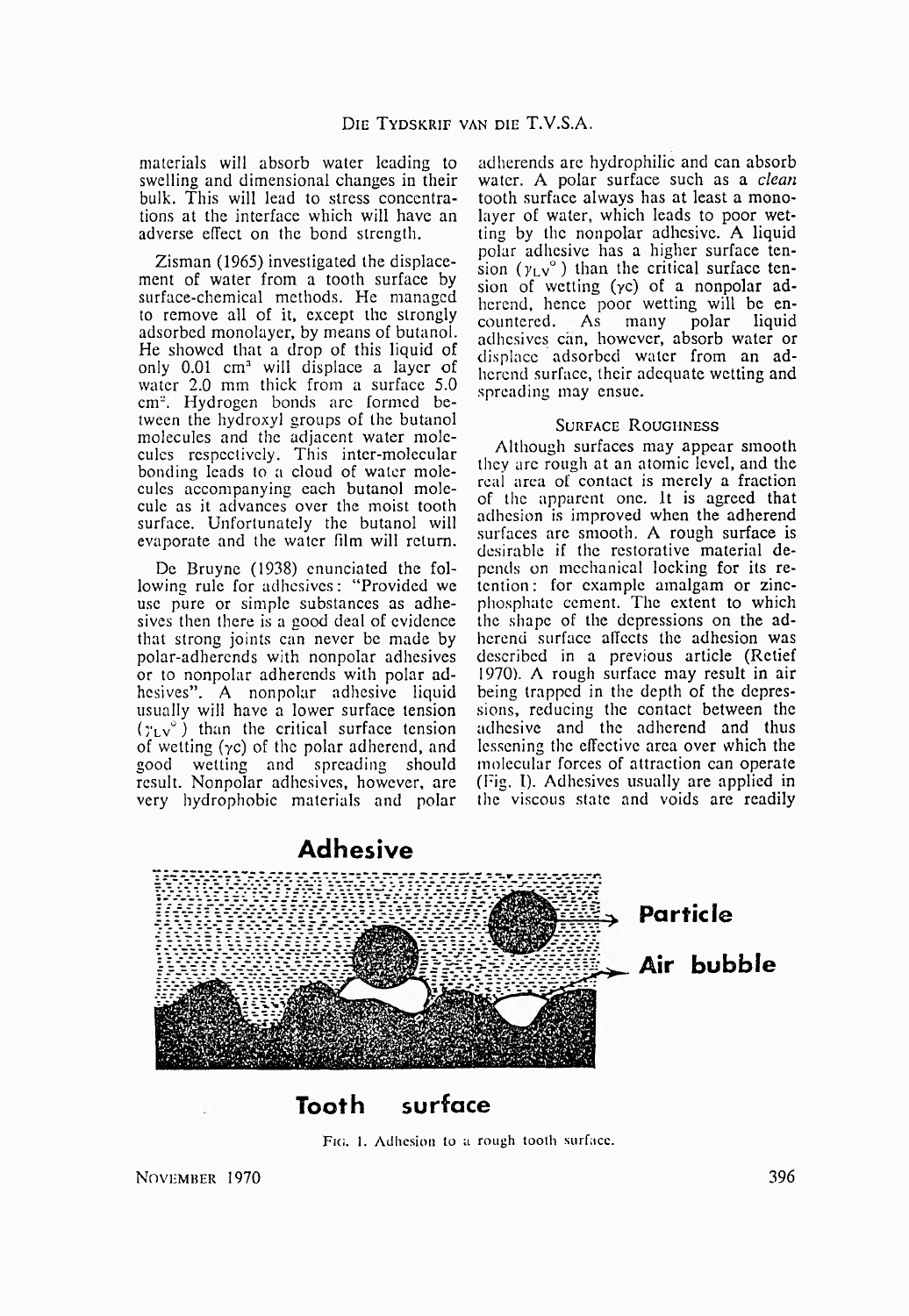formed on a rough surface. Stress concentrations could originate about these voids. As most of the adhesives shrink during curing or after hardening, embedded surface projections from the adherend surface may be sheared from the cavity wall or pieces of restorative material may be broken, depending on which of them is the weaker. With a difference in the thermal expansion of the filling material and the tooth structure, expansion of the former because of water absorption or occlusal forces may contribute to this feature (Buonocorc, 1963).

Scott and O'Neil (1961) studied the effect of cutting instruments generally used on enamel and dentine. The surfaces were characterised by patterns of tool marks which undoubtedly reflected both the type of instrument used and the manner in which it was applied. Boyde and Knight (1969) examined instruments commonly employed in cavity preparations and the fitting of restorations, and found that they produced marked irregularities in the tooth surfaces. If an adhesive restorative material eventually is developed, the present cutting procedures will have to be modified to reduce the surface roughness.

## DEBRIS IN THE CAVITY PREPARATION

Scott and O'Neil (1961) and Provenza and Sardana (1965) proved that even after careful cleaning a considerable amount of debris remains on the floor and walls of the cavity. Massler (1961) described three levels of debris formation within the cavity after its preparation: gross debris;

small particles, approximately 10-20 microns; and submicroscopic particles, about 0.1 micron. He expressed doubt as to whether the submicroscopic and microscopic particles are removed during the toilet of the cavity.

The presence of debris particles will almost certainly interfere with adhesion. Huntsberger (1965) showed that when an adhesive completely wets a particle it will be pulled into the liquid adhesive; and that when this obtains the particle influences the adhesive performance only through its mechanical behaviour. A particle will not be completely welted if the liquid adhesive exhibits even a small contact angle with it. As a result an air bubble will form at the adhesive/particle interface (Fig. 2). Even if the solid particle is subsequently wetted and pulled into the adhesive the air bubble will persist within the adhesive. Stress concentrations could originate around these entrapped air bubbles and adversely affect the adhesive performance.

### Conditions to which the adhesive is EXPOSED DURING USE

The oral environment is ideally suited for destruction. Biting stresses on restorations may amount to thousands of pounds per square inch. The average biting force measured is 170 lbs and if it is assumed that this force is applied to the apex of a cusp over an area of 0.006 square inch the compressive force exerted will be 28,000 pounds per square inch. The pH in the mouth fluctuates rapidly between



Fig. 2. Air bubbles formed at the particlc/adhcsive interface as a result of incomplete wetting of the debris particles by the adhesive.

397 November, 1970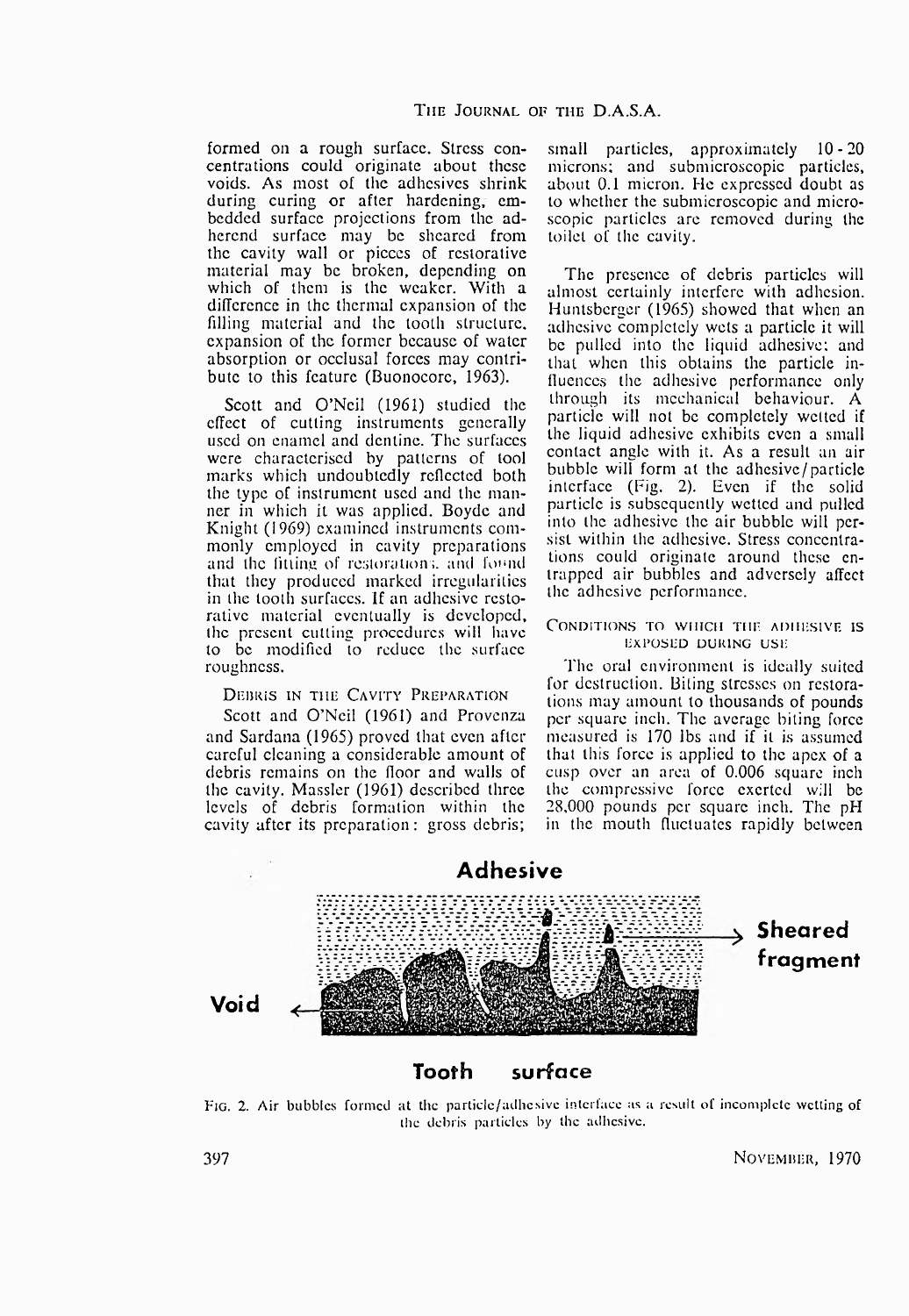**acidity and alkalinity, and the warm humid environment is particularly conducive to corrosion.**

**Instantaneous temperature changes in the mouth may be as great as 65 °C. This is of very real significance if there is a pronounced difference in the coefficient of thermal expansion of the filling material and the tooth components. The coefficient of thermal expansion of adhesive materials can be approximated to that of enamel or dentine by the addition of inert fillers. If this is not compensated for, stress concentrations will develop in the adhesive material because of the temperature cycling in the mouth.**

### OTHER FACTORS INVOLVING THE ADHESIVE ITSELF

**Several other factors must be considered before the adhesive can be used in the mouth: its toxicity to the pulp, the oral tissues and the organism as a whole. Most of the catalysts or reactive hardeners employed to polymerize resins probably are toxic, but fortunately few remain 'so after polymerization has been completed. Chemical, biological and clinical tests are essential both for the initial screening and for final evaluation of the toxicity.**

**Many excellent commercial adhesives must be excluded for intra-oral use bei cause they are solids at mouth temperature and are applied to the adherend surfaces at high temperatures, or because . they have to be cured at temperatures which cannot be tolerated in the mouth.**

**This discussion of the numerous factors** involved in a truly adhesive dental resto-**I rative material renders it obvious that | many obstacles have yet to be overcome | before the quest is successfully ended.**

The Requirements of an Ideal ADHESIVE RESTORATIVE MATERIAL

- 1. The adhesive must produce a lasting **bond with both enamel and dentine.**
- **; 2. It must polymerize at or near body temperature with minimal shrinkage.**
- **3. It must be sufficiently cross-linked to minimise expansion or water sorption.**
- **4. It must have sufficient strength to resist masticatory forces.**
- **j 5. It must have the same coefficient of ! thermal expansion as tooth structure,**

 $\sim$ 

i ■ . . November **1970**

- **6. Neither it nor its constituents must be toxic to the pulp and the gingival tissues.**
- **7. It must be resistant to any type of degradation in the oral cavity.**

#### Summary

**Extensive research is aimed to produce a restorative material that will bond adequately to tooth structure and so prevent marginal leakage. It is extremely difficult to obtain adhesion in the mouth because of the destructive nature of the oral environment. The problems to be considered in the development of an adhesive restorative material are discussed. These include the heterogeneity of the enamel and dentine surfaces, the aqueous 'environment, the roughness of the surfaces of the prepared cavity, the debris in the cavity preparation and the conditions to which the restorative material are exposed in the oral environment. The requirements of an ideal adhesive dental restorative material are listed.**

#### REFERENCES

- BEEBE, R. A. (1961) Gas adsorption studies on bone mineral. In: Workshop proceedings, adhesive restorative dental mate-rials. Ed. R. W. Phillios. Owen L.tno
- Service, Indiana, pp. 75-84. Bergman, G. (1963) Techniques for microscopic study of the enamel fluid *in vitro. Odont. Revy"* 14:1-7.
- BOYDE, A. and KNIGHT, P. J. (1969) The use of scanning electron microscopy in clinical dental research. *B.DJ.,* 127:313-322.
- Buonocore, M. G. (1955) A simple method of increasing the adhesion of acrylic filling materials to enamel. *1. dent. Res.,* 34: 849-853.
- Buonocore, M. G. (1963) Principles of adhesive retention and adhesive restorative mate-rials. *]A .D tA.,* 67:382-391.
- BUONOCORE, M. G., MATSUI, A. and GWINNETT,<br>A. J. (1968) Penetration of resin dental materials into enamel surfaces with reference to bonding. *Archs. oral Biol.,* 13: 61-70.
- Cornell, J. (1961) Adhesion to natural teeth. In : Workshop proceedings, adhesive restorative dental materials. Ed. R. W. Phillips. Owen Litho Service, Indiana, p. 159.
- DE BRUYNE, N. A. (1939) The Aircraft Engin-<br>eer, XVIII: 53. Cited by Zisman, 1961.
- Eastoe, J. E. (1966) The changing nature of developing dental enamel. *B.DJ.,* 121: 451-454. .
- FEARNHEAD, R. W. (1963) The organic composition of human dental enamel. *J. dent.*
- Res., 42:1111. Abstr.<br>GLANTZ, P. (1969) On wettability and adhesiveness. *Odont. Revy,* 20: (Suppl. 17) 1-132.

**398**